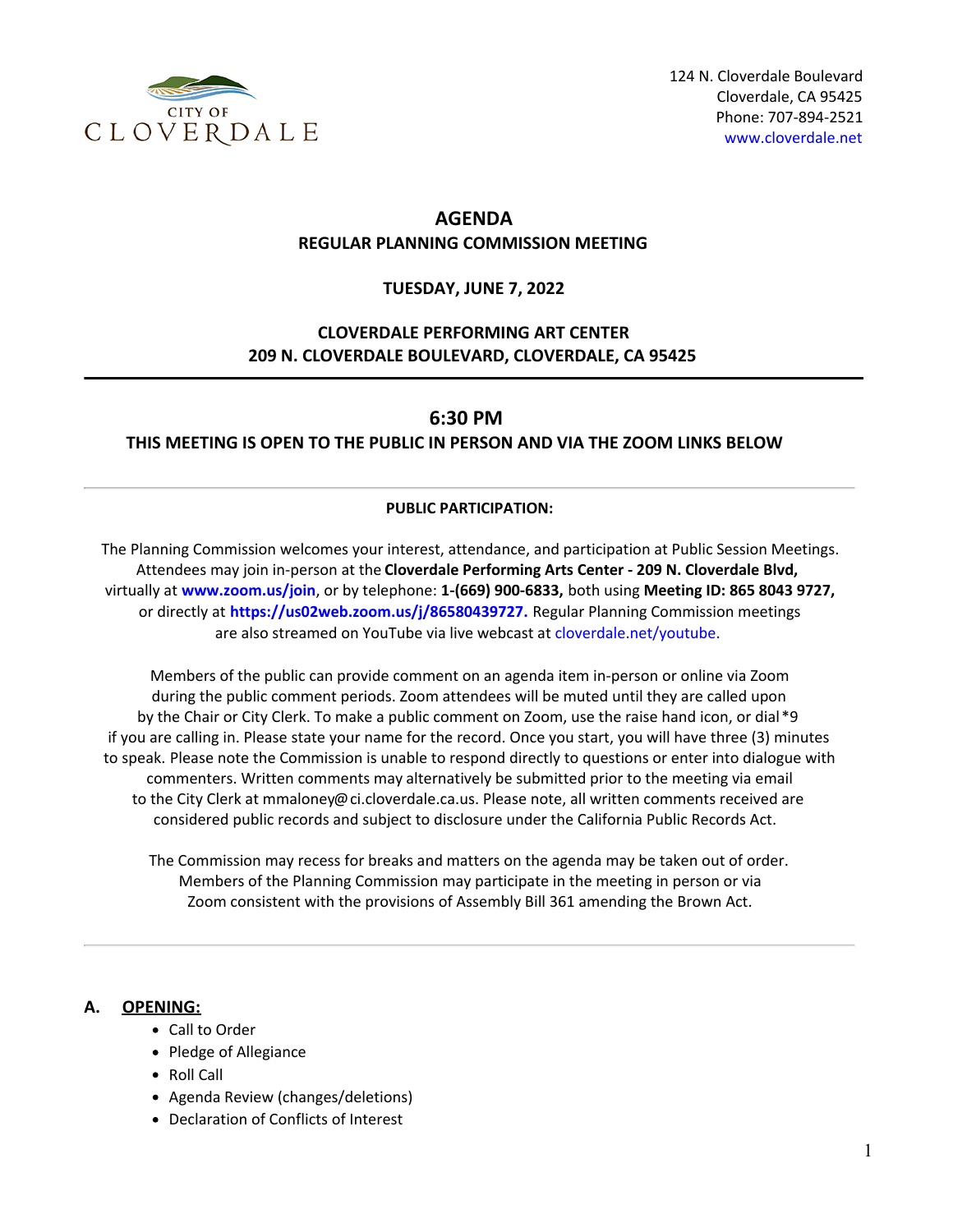- **B.** PUBLIC COMMENTS: Any person wishing to speak to the Planning Commission on any item not listed on the agenda may do so at this me. Members of the public have the right to speak on any item on the Planning Commission Agenda at the time the item comes up for consideration. Pursuant to the Brown Act, the Planning Commission is not allowed to consider issues or take action on any item not listed on the agenda.
- **C. CONSENT CALENDAR:** All items under Consent Calendar will be considered together by one action of the Planning Commission unless any Commissioner or member of the public requests that an item be removed and considered separately.
	- C.1 Minutes Approval -

May 3, 2022 - Draft Minutes [May 3, 2022 - Draft Minutes](https://legistarweb-production.s3.amazonaws.com/uploads/attachment/pdf/1403538/Planning_Commission_May_3__2022.pdf)

## **D. NEW BUSINESS:**

D.1 Water and Wastewater Reserve Capacity Calculator

**Recommended Action(s):** Receive a presentation and provide input on water and wastewater calculator [Agenda Report](https://legistarweb-production.s3.amazonaws.com/uploads/attachment/pdf/1403835/Agenda_Report.pdf) [Attachment 1 - Reserve Capacity Calculator Technical Memo - draft](https://legistarweb-production.s3.amazonaws.com/uploads/attachment/pdf/1403839/Attachment_1_-_Reserve_Capacity_Calculator_Technical_Memo-_draft.pdf)

- **E. PUBLIC HEARING:** None.
- **F.** PLANNER'S REPORT/COMMUNICATIONS: The Planner's report is a verbal report for informational purposes only.
- **G. PLANNING COMMISSION DIRECTION TO STAFF:**
- **H. ADJOURNMENT:**

I, Mike Maloney, City Clerk, do hereby declare under penalty of perjury that the foregoing agenda was posted on 1) the outdoor bulletin board at City Hall, 124 N. Cloverdale Blvd., Cloverdale, CA 95425, and 2) Cloverdale Performing Arts Center, 209 N. Cloverdale Blvd., Cloverdale, CA 95425; online at cloverdale.net/agendacenter and made available for public review at least 72 hours prior to the meeting as required by the Brown Act.

6.2.2022 4:45 p.m.

**Date posted: Time posted: City Clerk Signature:** City Clerk Signature: